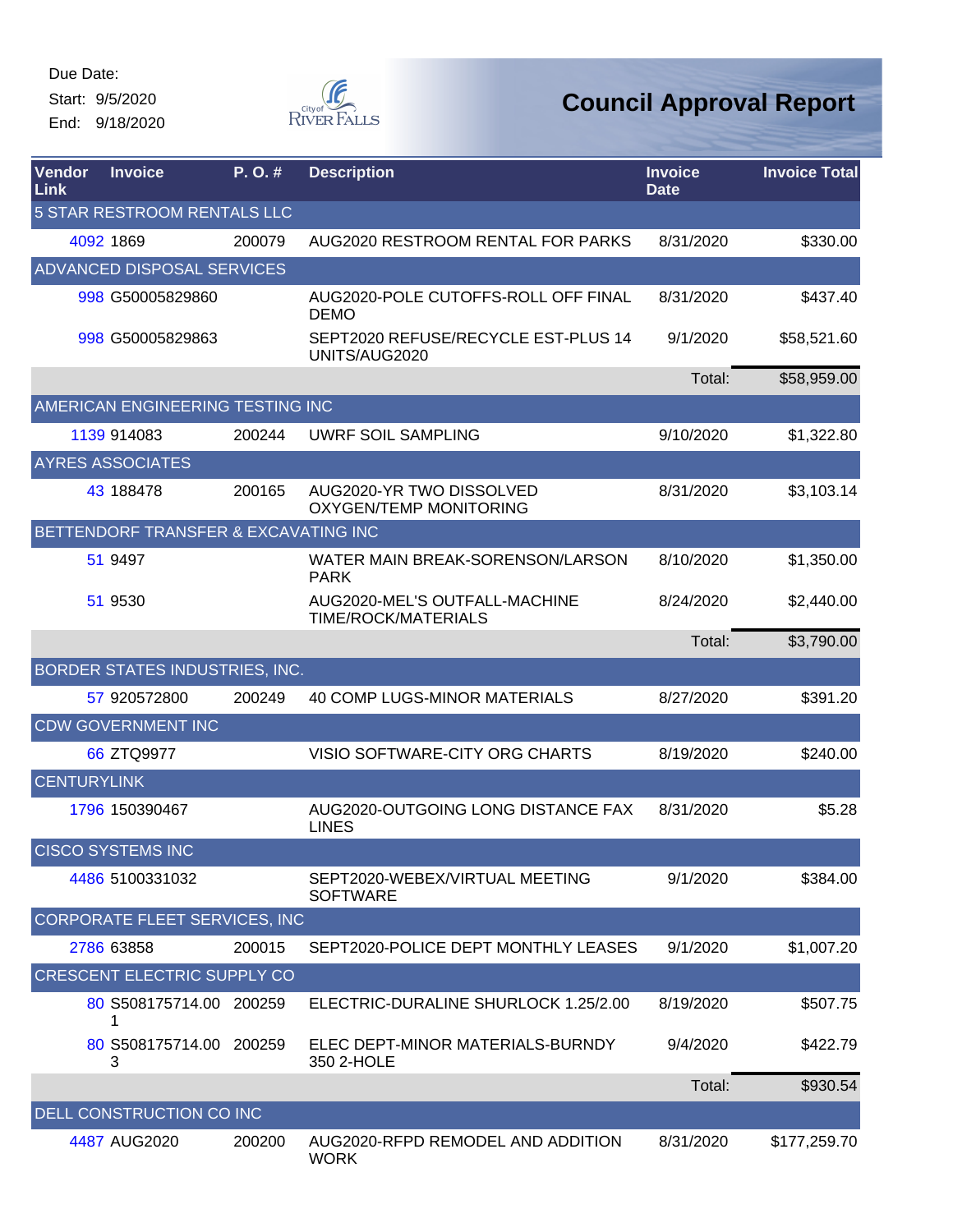Start: 9/5/2020

End: 9/18/2020



| Vendor<br>Link        | <b>Invoice</b>                       | P. O. # | <b>Description</b>                                          | <b>Invoice</b><br><b>Date</b> | <b>Invoice Total</b> |
|-----------------------|--------------------------------------|---------|-------------------------------------------------------------|-------------------------------|----------------------|
| <b>DISTRICT 2 INC</b> |                                      |         |                                                             |                               |                      |
|                       | 1451 2928                            |         | FIRE DEPT-PNEUMATIC SPRING                                  | 9/8/2020                      | \$48.75              |
|                       | <b>DUDE SOLUTIONS INC</b>            |         |                                                             |                               |                      |
|                       | 3077 INV-75964                       | 200110  | BIGFOOT TRANSITION-ONE WEEK ONSITE<br><b>CONSULTING</b>     | 8/12/2020                     | \$4,890.00           |
|                       | <b>EDMONDS, MICHAEL</b>              |         |                                                             |                               |                      |
|                       | 4563 PRESENTATIO<br>N                |         | 10/1/20-ZOOM PRESENTATION/LIBRARY                           | 9/2/2020                      | \$150.00             |
| <b>EFTPS</b>          |                                      |         |                                                             |                               |                      |
|                       | 7 62567                              |         | PPE 09/06/20                                                | 9/11/2020                     | \$72,938.37          |
|                       | <b>ENERGIS HOLDINGS LLC</b>          |         |                                                             |                               |                      |
|                       | 101 1265                             | 200016  | AUG2020-OIL SAMPLES-POWER PLANT<br><b>SUBSTATION</b>        | 8/25/2020                     | \$811.00             |
|                       | 101 1283                             | 200016  | AUG2020-OIL SAMPLES-NORTH<br><b>SUBSTATION</b>              | 8/26/2020                     | \$811.00             |
|                       | 101 1317                             | 200278  | APPARATUS UPGRADES/TESTING-<br><b>SOUTHFORK SUB</b>         | 9/10/2020                     | \$102,632.00         |
|                       |                                      |         |                                                             | Total:                        | \$104,254.00         |
|                       | <b>ENTERPRISE FM TRUST</b>           |         |                                                             |                               |                      |
|                       | 456 FBN4034332                       | 200026  | SEPT2020 MOTOR POOL/BLDG INSP<br><b>LEASES</b>              | 9/3/2020                      | \$1,896.78           |
|                       | EO JOHNSON CO. INC                   |         |                                                             |                               |                      |
|                       | 98 27744630                          |         | SEPT2020 POLICE DEPT RICOH COPIER<br><b>BASE PYMT</b>       | 9/4/2020                      | \$151.50             |
|                       | <b>EXPRESS PERSONNEL SERVICES</b>    |         |                                                             |                               |                      |
|                       | 109 24233363                         |         | WKEND8/9-J.HAYES-26HRS-TEMP COMM<br><b>INTERN</b>           | 8/11/2020                     | \$569.40             |
|                       | 109 24321744                         |         | WKEND8/30-J.HAYES-24.50HRS-TEMP<br><b>COMM INTERN</b>       | 8/31/2020                     | \$536.55             |
|                       | 109 24321745                         | 200189  | WKEND8/30-WILLIAMS/YOUNG-78.5HRS-<br><b>TEMP PARK MAINT</b> | 8/31/2020                     | \$1,560.58           |
|                       | 109 24344601                         | 200189  | 9/6/20 WILLIAMS/YOUNG-80HRS-PARK<br><b>MAINT TEMPS</b>      | 9/8/2020                      | \$1,590.40           |
|                       |                                      |         |                                                             | Total:                        | \$4,256.93           |
|                       | <b>FBG SERVICE CORPORATION</b>       |         |                                                             |                               |                      |
|                       | 364 881851                           | 200226  | JULY/AUG2020-HOFFMAN/GLEN PARK<br><b>CLEANINGS</b>          | 8/31/2020                     | \$3,044.80           |
|                       | FIRST NATIONAL BANK - RF SECTION 125 |         |                                                             |                               |                      |
|                       | 6 62566                              |         | PPE 09/06/20                                                | 9/11/2020                     | \$4,305.08           |
|                       | FORUM COMMUNICATION CO               |         |                                                             |                               |                      |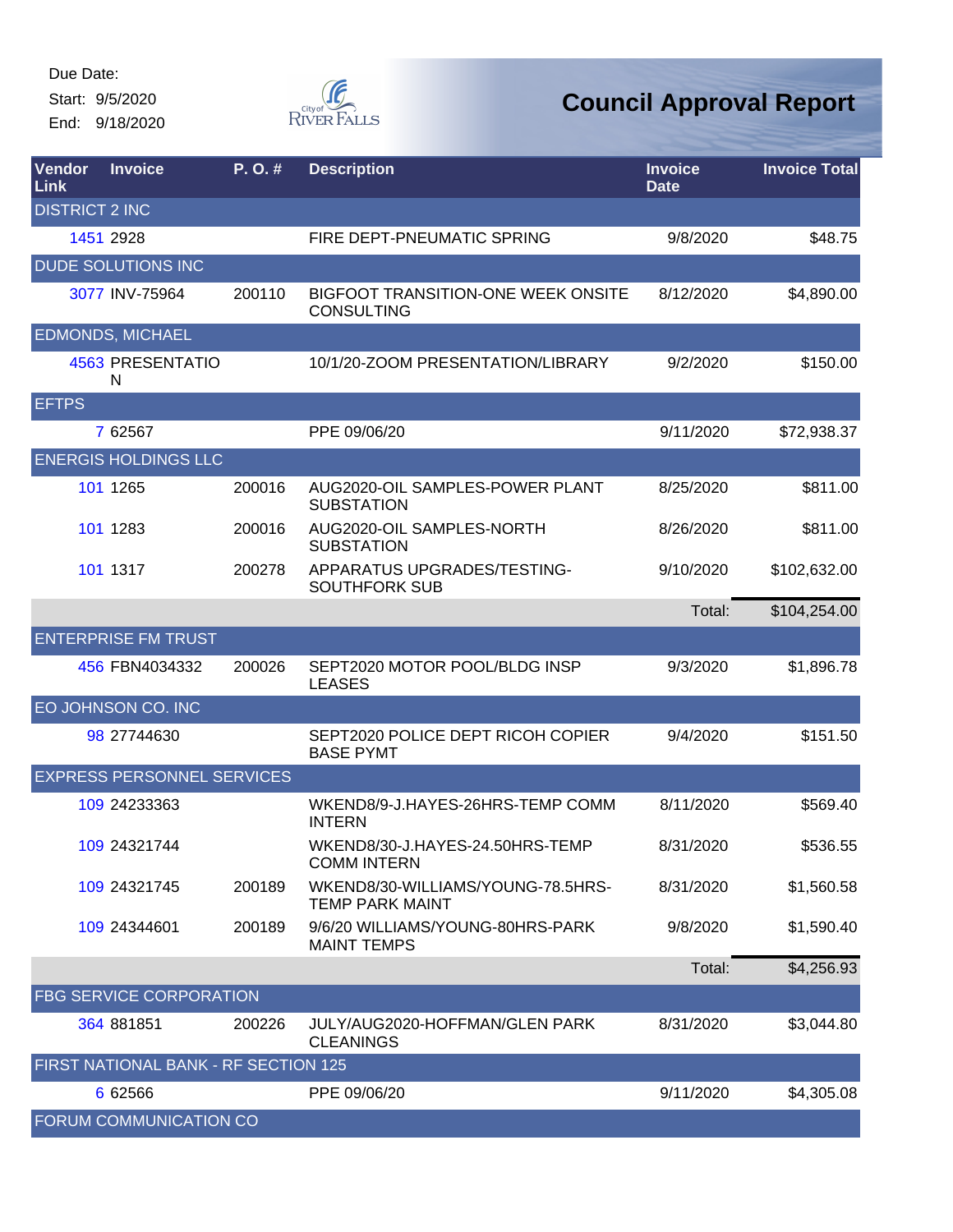Start: 9/5/2020

End: 9/18/2020



# **Council Approval Report**

| Vendor<br>Link       | <b>Invoice</b>                    | P. O. # | <b>Description</b>                                       | <b>Invoice</b><br><b>Date</b> | <b>Invoice Total</b> |
|----------------------|-----------------------------------|---------|----------------------------------------------------------|-------------------------------|----------------------|
|                      | 234 CL01764677                    |         | AUG2020-COMMON COUNCIL AGENDA<br>NOTICE-NEWSPAPER        | 8/20/2020                     | \$56.61              |
|                      | 234 CL01764665                    |         | AUG2020-COMMON COUNCIL PROCEEDING<br>NOTICE-NEWSPAPER    | 8/20/2020                     | \$484.33             |
|                      | 234 CL01764713                    |         | AUG2020-NOTICE OF PUBLIC HRG-<br><b>NEWSPAPER</b>        | 8/27/2020                     | \$31.45              |
|                      | 234 CL01764907                    |         | AUG2020-PLAN COMM MTG NOTICE-<br><b>NEWSPAPER</b>        | 8/27/2020                     | \$50.32              |
|                      | 234 CL01765079                    |         | AUG2020-ORDINANCE 2020-07 ENACTED-<br><b>NEWS NOTICE</b> | 8/31/2020                     | \$18.87              |
|                      | 234 CL01765074                    |         | AUG2020-COUNCIL AGENDA-NEWSPAPER<br><b>NOTICE</b>        | 8/31/2020                     | \$59.76              |
|                      | 234 CL01765078                    |         | AUG2020-COUNCIL PROCEEDINGS-<br><b>NEWSPAPER NOTICE</b>  | 8/31/2020                     | \$515.78             |
|                      | 234 CL01764710                    |         | AUG2020-CITY COUNCIL PUBLIC HRG-<br><b>NEWS NOTICE</b>   | 8/31/2020                     | \$37.74              |
|                      | 234 CL01765359                    |         | SEPT2020-JOINT REVIEW BOARD-<br><b>NEWSPAPER NOTICE</b>  | 9/1/2020                      | \$31.45              |
|                      |                                   |         |                                                          | Total:                        | \$1,286.31           |
|                      | <b>FREEMAN PROPERTIES</b>         |         |                                                          |                               |                      |
|                      | 3975 SEPT2020                     |         | SEPT2020-SOLAR REFUND-ACCT#1158-00                       | 9/1/2020                      | \$81.97              |
|                      | <b>GENERAL COMMUNICATIONS INC</b> |         |                                                          |                               |                      |
|                      | 126 285593                        | 200239  | THREE PORTABLE<br>RADIOS/CHARGERS/MIC-POLICE DEPT        | 8/31/2020                     | \$4,740.02           |
| <b>GRACE PAULSON</b> |                                   |         |                                                          |                               |                      |
|                      | 937 SEPT2020                      |         | SEPT2020-SOLAR REFUND-ACCT#5856-00                       | 9/1/2020                      | \$111.23             |
|                      | <b>GUARDIAN SUPPLY LLC</b>        |         |                                                          |                               |                      |
| 4255 6969            |                                   |         | BODY ARMOR-K, MOORE-POLICE DEPT                          | 8/10/2020                     | \$910.00             |
| 4255 7019            |                                   |         | TEN COMMENDATION BARS-POLICE DEPT                        | 8/19/2020                     | \$165.00             |
|                      |                                   |         |                                                          | Total:                        | \$1,075.00           |
|                      | HUEBSCH LAUNDRY COMPANY           |         |                                                          |                               |                      |
|                      | 146 20026448                      | 200067  | 8/12/20 WASTEWATER RUG SERVICE                           | 8/12/2020                     | \$49.51              |
|                      | 146 10048166                      | 200042  | 9/2/20 ELECTRIC DEPT UNIFORMS                            | 9/2/2020                      | \$290.59             |
|                      | 146 10050312                      | 200039  | 9/9/20 WASTEWATER DEPT UNIFORMS                          | 9/9/2020                      | \$46.31              |
|                      | 146 10050309                      | 200042  | 9/9/20 ELECTRIC DEPT UNIFORMS                            | 9/9/2020                      | \$290.59             |
|                      | 146 10050310                      | 200038  | 9/9/20 WATER DEPT UNIFORMS                               | 9/9/2020                      | \$40.54              |
|                      | 146 10050311                      | 200043  | 9/9/20 PW UNIFORMS                                       | 9/9/2020                      | \$116.58             |
|                      |                                   |         |                                                          | Total:                        | \$834.12             |

HUMANE SOCIETY OF GOODHUE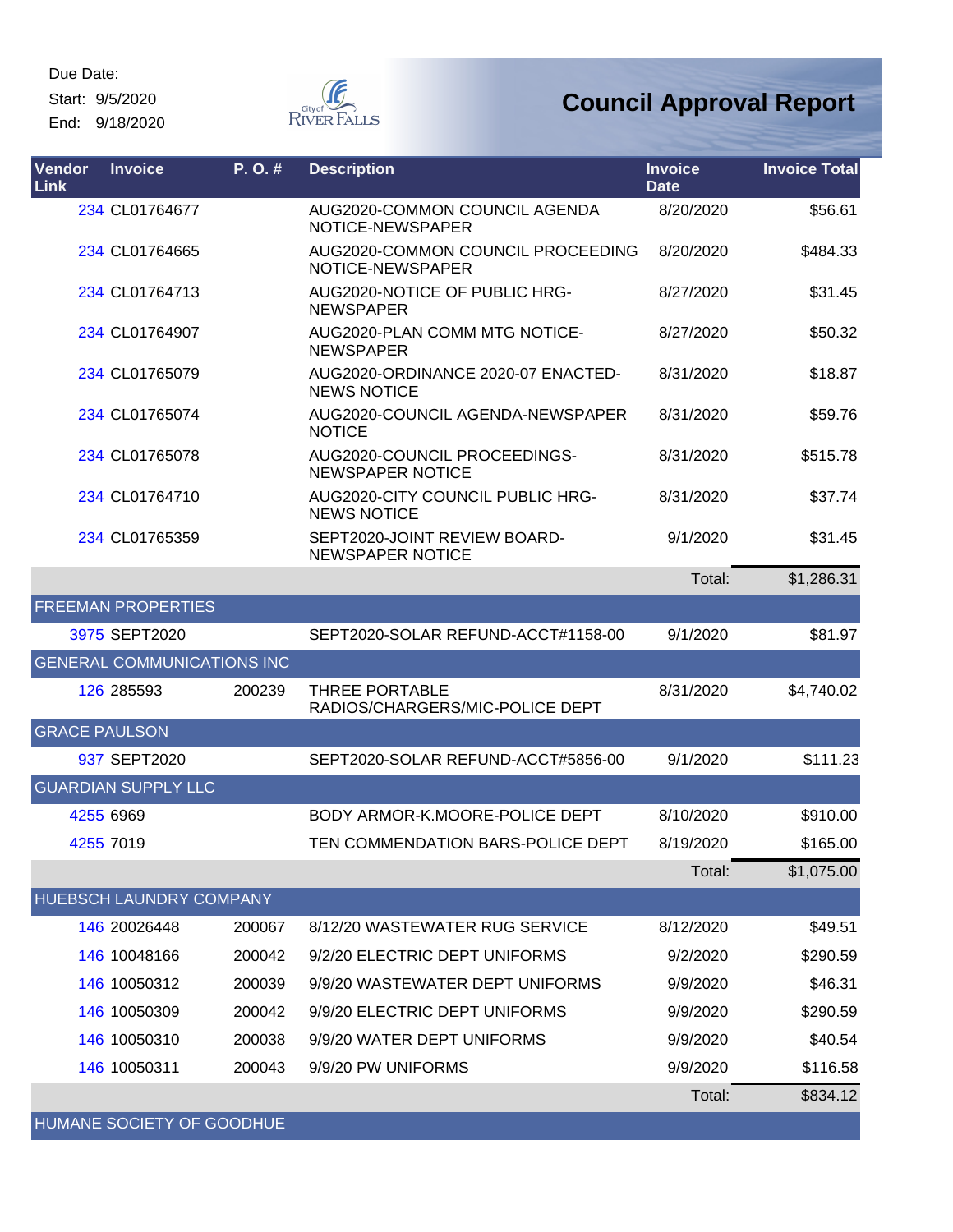Start: 9/5/2020

End: 9/18/2020



| Vendor<br>Link          | <b>Invoice</b>                         | P.O.#  | <b>Description</b>                                     | <b>Invoice</b><br><b>Date</b> | <b>Invoice Total</b> |
|-------------------------|----------------------------------------|--------|--------------------------------------------------------|-------------------------------|----------------------|
|                         | 737 882                                |        | 7/27/20 ORANGE/WHITE MALE CAT-ANIMAL<br><b>CONTROL</b> | 8/4/2020                      | \$65.00              |
|                         | 737 886                                |        | 08/12/20-BROWN TABBY CAT-ANIMAL<br><b>CONTROL</b>      | 8/24/2020                     | \$65.00              |
|                         |                                        |        |                                                        | Total:                        | \$130.00             |
|                         | INDUSTRIAL HEALTH SERVICES NETWORK INC |        |                                                        |                               |                      |
|                         | 948 122734                             |        | 2020 ANNUAL PROGRAM FEE                                | 8/31/2020                     | \$229.00             |
|                         |                                        |        | INTERNATIONAL CITY MGMT ASSOC RETIREMENT CORP          |                               |                      |
|                         | 1 62562                                |        | PPE 09/06/20                                           | 9/11/2020                     | \$19,025.46          |
|                         | 1 62563                                |        | PPE 09/06/20                                           | 9/11/2020                     | \$773.44             |
|                         |                                        |        |                                                        | Total:                        | \$19,798.90          |
|                         | JOHNSON, HEATHER                       |        |                                                        |                               |                      |
|                         | 374 MILEAGEREIM<br>B                   |        | MILEAGE REIMBURSEMENT FOR HOME<br><b>DEPOT RUNS</b>    | 8/31/2020                     | \$53.33              |
|                         | LA VENTURE CRANE & RIGGING INC         |        |                                                        |                               |                      |
|                         | 174 20149                              | 200267 | UWRF PROJECT-CRANE/TRACTOR<br><b>SERVICE</b>           | 8/10/2020                     | \$3,300.00           |
|                         | <b>LAKES COFFEE LLC</b>                |        |                                                        |                               |                      |
|                         | 4064 12651                             |        | AUG2020-POLICE DEPT COFFEE ORDER                       | 8/31/2020                     | \$120.00             |
|                         | LEXISNEXIS RISK DATA MGMT INC          |        |                                                        |                               |                      |
|                         | 3765 1703497-<br>20200831              |        | AUG2020 ADVANCED PEOPLE SEARCH FEE                     | 8/31/2020                     | \$51.50              |
|                         | <b>LOFFLER COMPANIES INC</b>           |        |                                                        |                               |                      |
|                         | 182 27623765                           |        | AUG2020-AMB KONICA MINOLTA COPIER<br><b>BASE PYMT</b>  | 8/17/2020                     | \$123.00             |
|                         | 182 3515329                            |        | AUG2020-AMB KONICA MINOLTA COPIER<br><b>OVERAGES</b>   | 8/31/2020                     | \$6.77               |
|                         |                                        |        |                                                        | Total:                        | \$129.77             |
|                         | MIDWEST LEADERSHIP INSTITUTE           |        |                                                        |                               |                      |
|                         | 3760 FALL-2020120                      |        | <b>FALL2020 SEMINAR SERIES</b>                         | 9/9/2020                      | \$195.00             |
|                         | <b>MILESTONE MATERIALS</b>             |        |                                                        |                               |                      |
|                         | 1206 3500176376                        |        | STORMWATER-GOLF VIEW CHANNEL                           | 8/26/2020                     | \$681.39             |
|                         | 1206 3500177912                        |        | DEVIN LN-FIVE LOADS RIP RAP                            | 8/31/2020                     | \$1,577.44           |
|                         |                                        |        |                                                        | Total:                        | \$2,258.83           |
| <b>NEI ELECTRIC INC</b> |                                        |        |                                                        |                               |                      |
|                         | 4239 135230                            |        | 8/13/20 REPLACED LOAD SWITCH                           | 8/28/2020                     | \$543.48             |
|                         | NORTHERN LAKE SERVICE INC              |        |                                                        |                               |                      |
|                         | 200 384542                             | 200274 | AUG2020 WATER SAMPLES                                  | 8/31/2020                     | \$2,372.00           |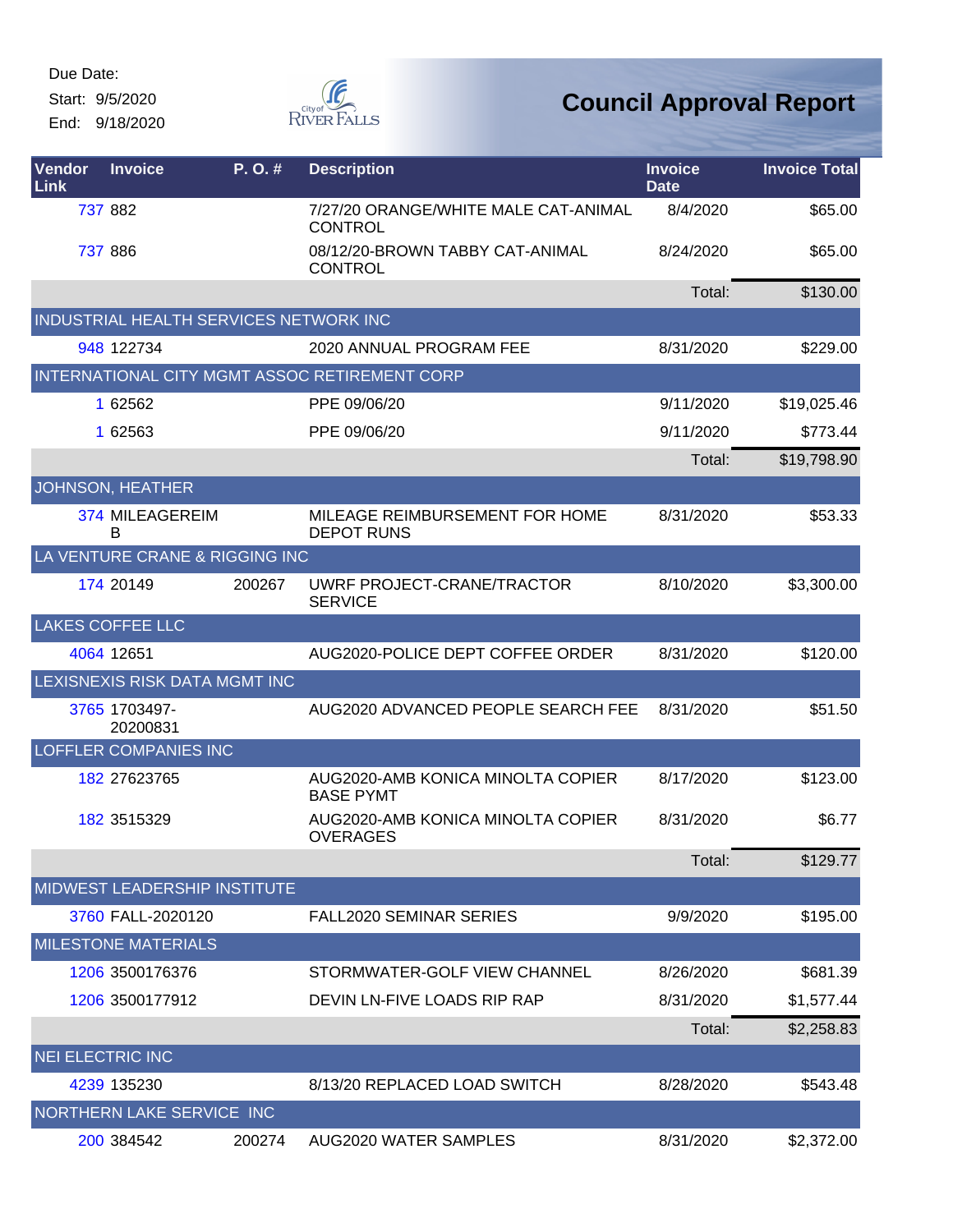Start: 9/5/2020 End: 9/18/2020



| Vendor<br>Link     | <b>Invoice</b>                      | P. O. # | <b>Description</b>                                             | <b>Invoice</b><br><b>Date</b> | <b>Invoice Total</b> |
|--------------------|-------------------------------------|---------|----------------------------------------------------------------|-------------------------------|----------------------|
|                    | 200 384387                          |         | <b>WATER SAMPLES-DISINFECTION</b><br><b>BYPRODUCT ANALYSIS</b> | 8/31/2020                     | \$280.00             |
|                    |                                     |         |                                                                | Total:                        | \$2,652.00           |
|                    | ONE TIME PAY VENDOR                 |         |                                                                |                               |                      |
|                    | 9999 WCBRANHAMI<br><b>NC</b>        |         | <b>BUSINESS INCENTIVE FOR ENERGY</b><br><b>EFFICIENCY</b>      | 9/16/2020                     | \$1,200.00           |
|                    | 9999 GRETCHENLIN<br>K               |         | RETURN OF ROW DEPOSIT THRU 9/25/2020                           | 9/17/2020                     | \$1,001.22           |
|                    |                                     |         |                                                                | Total:                        | \$2,201.22           |
|                    | PARAGON DEVELOPMENT SYSTEMS INC     |         |                                                                |                               |                      |
|                    | 4235 15017995                       | 200229  | 13 BADGER BOOKS-ELECTIONS                                      | 8/1/2020                      | \$30,704.00          |
|                    | 4235 15017994                       | 200229  | BADGER BOOK EQUIPMENT-PAPER/FLASH<br><b>DRIVES</b>             | 8/1/2020                      | \$621.00             |
|                    |                                     |         |                                                                | Total:                        | \$31,325.00          |
|                    | PAYMENT SERVICE NETWORK INC         |         |                                                                |                               |                      |
|                    | 206 221735                          | 200050  | AUG2020-RFMU PAYMENT SERVICES                                  | 8/31/2020                     | \$642.90             |
|                    | <b>PELION BENEFITS</b>              |         |                                                                |                               |                      |
|                    | 5 62565                             |         | PPE 09/06/20                                                   | 9/11/2020                     | \$828.66             |
|                    | PIERCE COUNTY TREASURER             |         |                                                                |                               |                      |
|                    | 210 JULY 2020                       |         | <b>JULY 2020 JAIL DWI INTERLOCK</b>                            | 7/31/2020                     | \$859.60             |
|                    | <b>210 AUGUST 2020</b>              |         | AUGUST 2020 JAIL DWI INTERLOCK                                 | 8/31/2020                     | \$588.80             |
|                    |                                     |         |                                                                | Total:                        | \$1,448.40           |
|                    | POWER & TELEPHONE SUPPLY CO         |         |                                                                |                               |                      |
|                    | 3348 7034069-00                     | 200262  | TENSION W/CLEVIS AND BRACKET<br><b>BRANDING KITS</b>           | 9/1/2020                      | \$1,992.77           |
|                    | 3348 7034069-01                     | 200262  | <b>FIBER MATERIALS-SUSPENSIONS</b>                             | 9/9/2020                      | \$793.73             |
|                    |                                     |         |                                                                | Total:                        | \$2,786.50           |
|                    | <b>RIVER CITY STITCH</b>            |         |                                                                |                               |                      |
|                    | 2526 25207                          |         | 30 CITY OF RF LOGO FACEMASKS                                   | 9/8/2020                      | \$180.00             |
|                    | RIVER FALLS CHAMBER OF COMMERCE INC |         |                                                                |                               |                      |
|                    | 225 532A                            |         | SEPT2020-APPLIANCE REBATES-CHAMBER<br><b>CHECKS</b>            | 9/2/2020                      | \$175.00             |
|                    | ROHL CONSTRUCTION INC               |         |                                                                |                               |                      |
|                    | 2983 12824                          |         | 22.35 TONS BASE CRUSHED LIMESTONE                              | 8/31/2020                     | \$195.56             |
| <b>RUNNING INC</b> |                                     |         |                                                                |                               |                      |
|                    | 1573 23350                          | 200088  | <b>AUG2020 Taxi Management Services</b>                        | 8/31/2020                     | \$19,548.35          |
|                    | RURAL ELECTRIC SUPPLY COOPERATIVE   |         |                                                                |                               |                      |
|                    | 221 787230-00                       | 200172  | FIVE PADMOUNT TRANSFORMERS                                     | 9/3/2020                      | \$10,300.00          |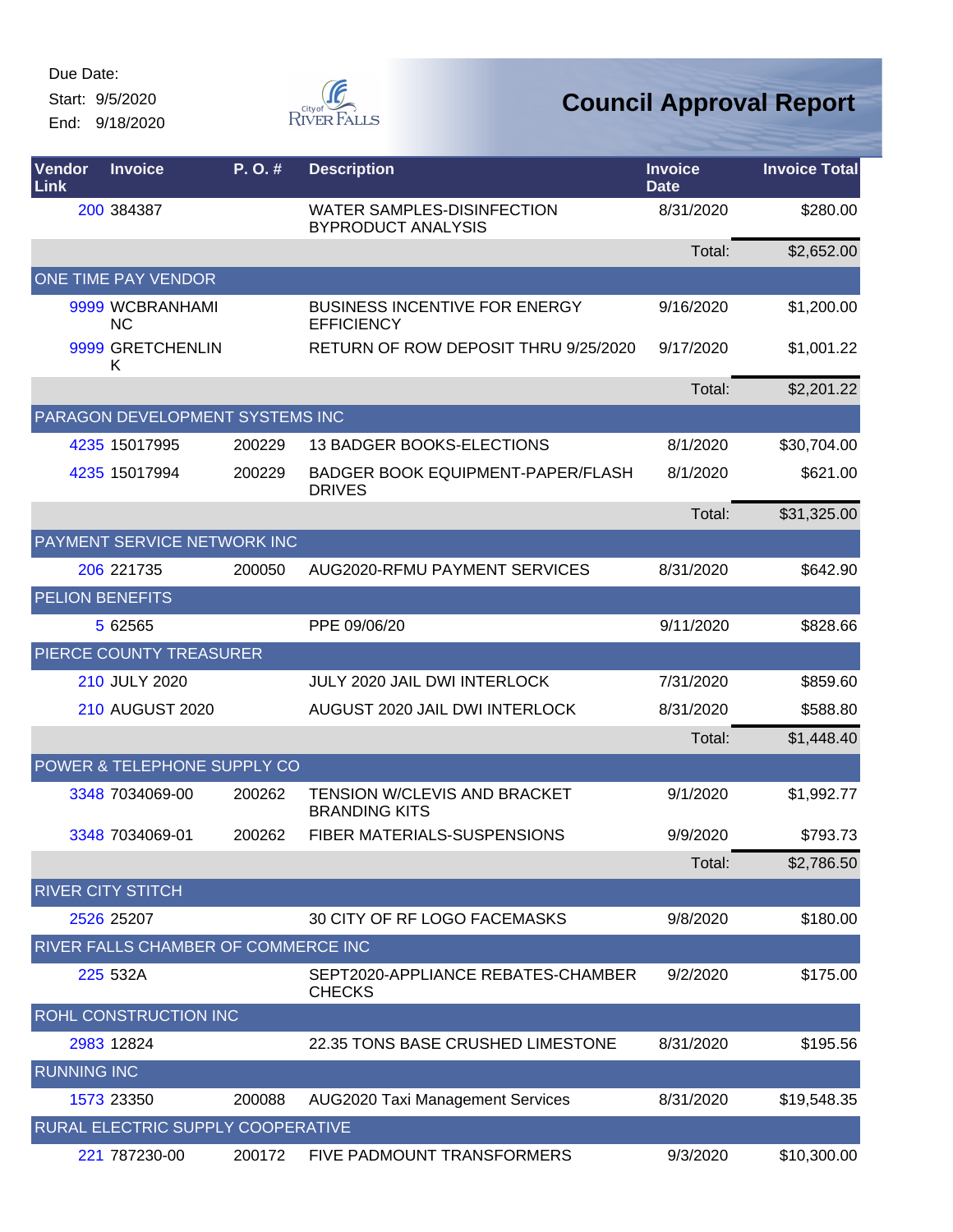Start: 9/5/2020

End: 9/18/2020



| Vendor<br>Link      | <b>Invoice</b>                            | P.O.#  | <b>Description</b>                                      | <b>Invoice</b><br><b>Date</b> | <b>Invoice Total</b> |
|---------------------|-------------------------------------------|--------|---------------------------------------------------------|-------------------------------|----------------------|
|                     | <b>SAFE RESTRAINTS</b>                    |        |                                                         |                               |                      |
|                     | 4364 CH01182019RF 200273<br><b>PD</b>     |        | <b>WRARP RESTRAINT AND HELMET</b>                       | 9/1/2020                      | \$1,607.12           |
| <b>SAVATREE LLC</b> |                                           |        |                                                         |                               |                      |
|                     | 772 7570490                               | 200060 | AUG2020-CITY TREE REMOVAL                               | 8/31/2020                     | \$2,310.00           |
|                     | SCHNEIDER LAWN CARE SERVICES LLC          |        |                                                         |                               |                      |
|                     | 1144 3339                                 |        | AUG2020 RESIDENT LAWN MAINT-BILLED<br><b>TO OWNERS</b>  | 8/24/2020                     | \$140.00             |
|                     | SHORT ELLIOTT HENDRICKSON INC             |        |                                                         |                               |                      |
|                     | 244 391920                                | 190375 | AUG2020-PRELIM ENG FOR MANN VALLEY<br><b>CORP PARK</b>  | 8/31/2020                     | \$5,612.62           |
|                     | <b>ST CROIX COUNTY HIGHWAY DEPARTMENT</b> |        |                                                         |                               |                      |
|                     | 956 813                                   | 200084 | <b>JULY/AUG2020 SPRAY PATCHING</b>                      | 8/18/2020                     | \$9,274.17           |
|                     | 956 814                                   | 200212 | JULY/AUG2020 SEALCOTING PROJECT                         | 8/18/2020                     | \$33,033.78          |
|                     | 956 897                                   | 200084 | AUG2020 Spray Patching                                  | 8/31/2020                     | \$1,590.97           |
|                     | 956 898-2020                              | 200212 | AUG2020 CHIP SEAL PROJECT                               | 8/31/2020                     | \$2,093.94           |
|                     |                                           |        |                                                         | Total:                        | \$45,992.86          |
|                     | ST CROIX COUNTY INFORMATION TECHNOLOGY    |        |                                                         |                               |                      |
|                     | 1565 364016                               |        | 30 VPN/SCC MAINT-6 SQUADS/1 LIVE SCAN<br><b>MACHINE</b> | 9/2/2020                      | \$921.29             |
|                     | ST CROIX COUNTY TREASURER                 |        |                                                         |                               |                      |
|                     | 252 JULY 2020                             |        | <b>JULY 2020 JAIL DWI INTERLOCK</b>                     | 7/31/2020                     | \$308.80             |
|                     | 252 AUGUST 2020                           |        | AUGUST 2020 JAIL DWI INTERLOCK                          | 8/31/2020                     | \$577.60             |
|                     |                                           |        |                                                         | Total:                        | \$886.40             |
| <b>STATE OF WI</b>  |                                           |        |                                                         |                               |                      |
|                     | 259 JULY 2020                             |        | JULY 2020 PENALTY ASSESSMENT                            | 7/31/2020                     | \$2,596.97           |
|                     | 259 AUGUST 2020                           |        | AUGUST 2020 PENALTY ASSESSMENT                          | 8/31/2020                     | \$2,305.42           |
|                     |                                           |        |                                                         | Total:                        | \$4,902.39           |
|                     | STATE OF WI, DEPT OF CHILDREN & FAMILIES  |        |                                                         |                               |                      |
|                     | 328 62568                                 |        | PPE 09/06/20 Remit Id# 7747159                          | 9/11/2020                     | \$340.31             |
|                     | <b>STATE TREASURER</b>                    |        |                                                         |                               |                      |
|                     | 260 SEPT2020                              |        | SEPT2020 WATER/SEWER/ELECTRIC<br><b>BONDS</b>           | 9/1/2020                      | \$109,500.00         |
|                     |                                           |        | STATEWIDE ENERGY EFFICIENCY & RENEWABLES ADMIN INC      |                               |                      |
|                     | 243 AUG2020                               |        | AUG2020 CTC ENERGY EFFICIENCY FUNDS                     | 9/17/2020                     | \$5,182.80           |
|                     | STRAND ASSOCIATES, INC                    |        |                                                         |                               |                      |
|                     | 3346 0163676                              | 190374 | AUG2020-WASTEWATER TREATMENT<br>PLANT AERATION          | 8/31/2020                     | \$2,149.56           |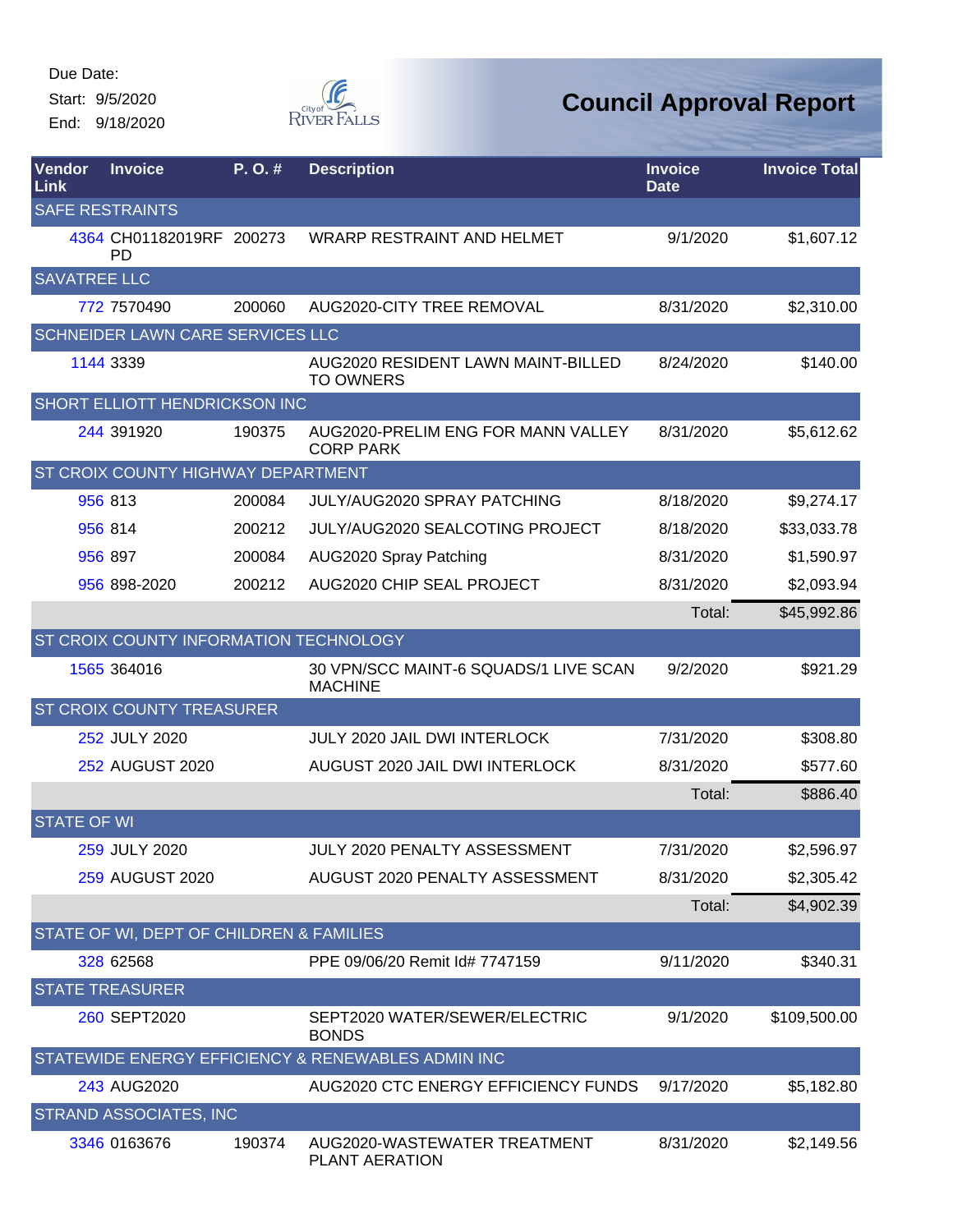Start: 9/5/2020 End: 9/18/2020



| Vendor<br>Link      | <b>Invoice</b>                     | P.O.#  | <b>Description</b>                                          | <b>Invoice</b><br><b>Date</b> | <b>Invoice Total</b> |
|---------------------|------------------------------------|--------|-------------------------------------------------------------|-------------------------------|----------------------|
|                     | STUART C IRBY TOOL AND SAFETY      |        |                                                             |                               |                      |
|                     | 156 S012026826.00 200242           |        | 50 HEAT SHRINK END CAPS                                     | 8/26/2020                     | \$175.00             |
|                     | 156 S012036804.00 200260<br>2      |        | AUG2020-LUBRICANT/CABLE CLEANER                             | 8/26/2020                     | \$339.00             |
|                     | 156 S012027728.00 200242<br>2      |        | THREE REPLACEMENT BLADES                                    | 8/28/2020                     | \$254.67             |
|                     | 156 S012056545.00                  | 200266 | 15 COMPRESSION MOLDED BOX PADS                              | 9/9/2020                      | \$2,775.00           |
|                     | 156 S012056545.00<br>2             | 200266 | FOUR POLYWATER AEROSOL FOAM<br><b>SEALANT</b>               | 9/9/2020                      | \$333.18             |
|                     |                                    |        |                                                             | Total:                        | \$3,876.85           |
|                     | <b>SYMICEK, ANGELINA</b>           |        |                                                             |                               |                      |
|                     | 3067 SEPT2020                      | 200061 | SEPT2020-SAFETY COORDINATOR<br><b>SERVICES</b>              | 9/14/2020                     | \$5,833.00           |
| <b>TRACY, JODIL</b> |                                    |        |                                                             |                               |                      |
|                     | 3902 SEPT2020                      |        | 9/7/20-9/18/20 ELECTION WORK-34.50<br><b>HOURS</b>          | 9/17/2020                     | \$448.50             |
|                     | TRC ENVIRONMENTAL CORPORATION      |        |                                                             |                               |                      |
|                     | 1405 434206                        | 190329 | AUG2020 RF HYDRO STUDIES & LICENSE<br><b>APP</b>            | 8/31/2020                     | \$12,175.42          |
|                     | <b>TRILOGY CONSULTING, LLC</b>     |        |                                                             |                               |                      |
|                     | 454 1088                           | 200112 | AUG2020 BIOSOLIDS FACILITY FINANCIAL<br><b>ANALYSIS</b>     | 8/31/2020                     | \$577.50             |
|                     | <b>ULTIMATE COATING LLC</b>        |        |                                                             |                               |                      |
|                     | 4099 694544                        |        | <b>BLAST &amp; POWDER COAT-PLATE FOR</b><br><b>CLEANOUT</b> | 9/9/2020                      | \$29.25              |
|                     | US BANK NATIONAL ASSOC             |        |                                                             |                               |                      |
|                     | 284 AUG2020                        |        | AUG2020 PURCHASE CARD<br><b>TRANSACTIONS</b>                | 9/1/2020                      | \$67,809.07          |
|                     | USIC LOCATING SERVICES LLC         |        |                                                             |                               |                      |
|                     | 286 397678                         | 200146 | AUG2020-UNDERGROUND LOCATES-<br>ELECTRIC/WATER              | 8/31/2020                     | \$7,899.87           |
|                     | 286 397679                         | 200146 | AUG2020-UNDERGROUND LOCATE-<br>SANITARY/SEWER               | 8/31/2020                     | \$3,714.29           |
|                     |                                    |        |                                                             | Total:                        | \$11,614.16          |
|                     | WEST CENTRAL WI BIOSOLIDS FACILITY |        |                                                             |                               |                      |
|                     | 304 AUG2020                        | 200083 | AUG2020 BIOSOLIDS                                           | 8/31/2020                     | \$19,904.85          |